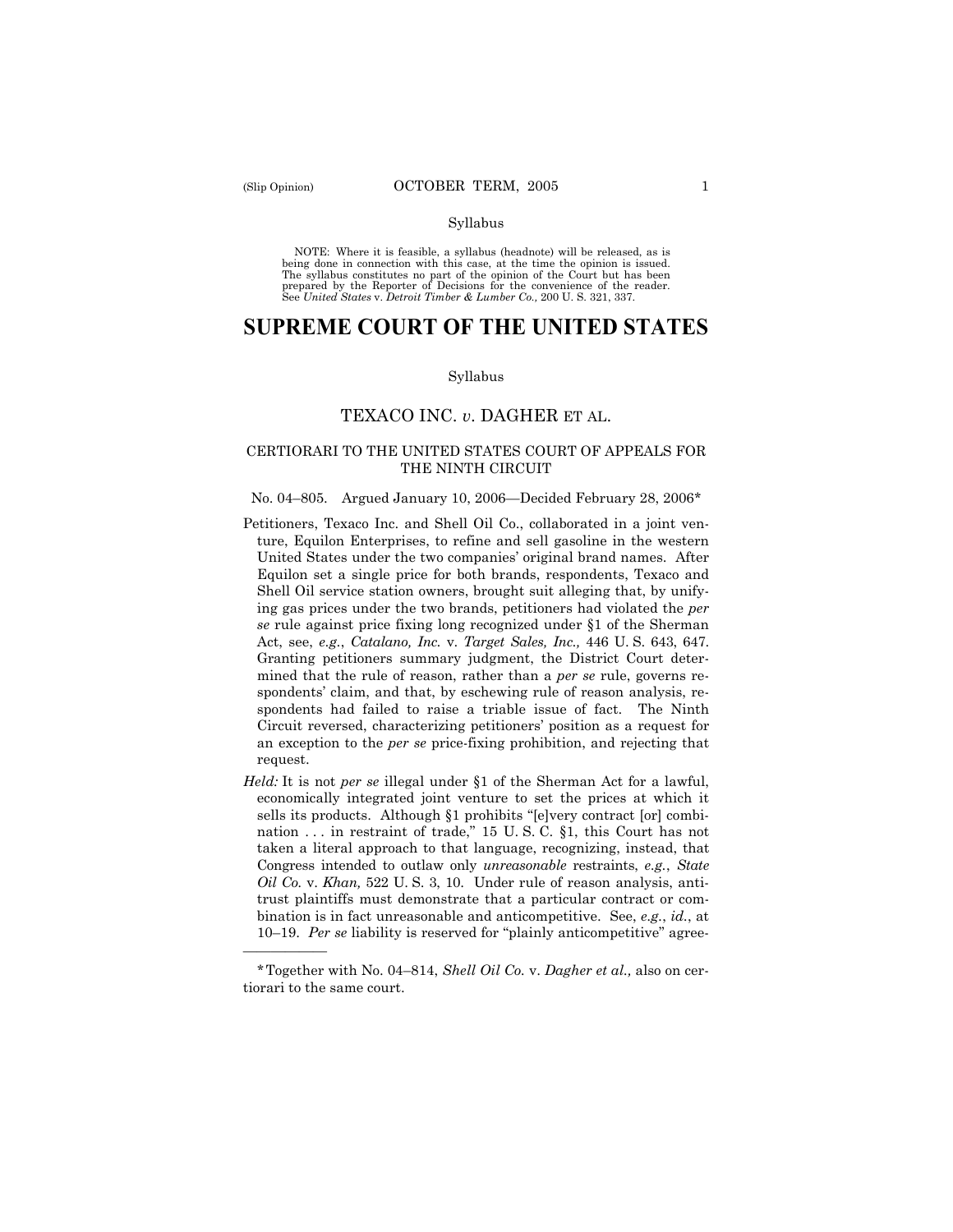### Syllabus

ments. *National Soc. of Professional Engineers* v. *United States,* 435 U. S. 679, 692. While "horizontal" price-fixing agreements between two or more competitors are *per se* unlawful, see, *e.g.*, *Catalano, supra,* at 647, this case does not present such an agreement, because Texaco and Shell Oil did not compete with one another in the relevant market—*i.e.,* gasoline sales to western service stations—but instead participated in that market jointly through Equilon. When those who would otherwise be competitors pool their capital and share the risks of loss and opportunities for profit, they are regarded as a single firm competing with other sellers in the market. *Arizona*  v. *Maricopa County Medical Soc.,* 457 U. S. 332, 356. As such, Equilon's pricing policy may be price fixing in a literal sense, but it is not price fixing in the antitrust sense. The court below erred in reaching the opposite conclusion under the ancillary restraints doctrine, which governs the validity of restrictions imposed by a legitimate joint venture on nonventure activities. That doctrine has no application here, where the challenged business practice involves the core activity of the joint venture itself—the pricing of the very goods produced and sold by Equilon. Pp. 3–6.

369 F. 3d 1108, reversed.

THOMAS, J., delivered the opinion of the Court, in which all other Members joined, except ALITO, J., who took no part in the consideration or decision of the cases.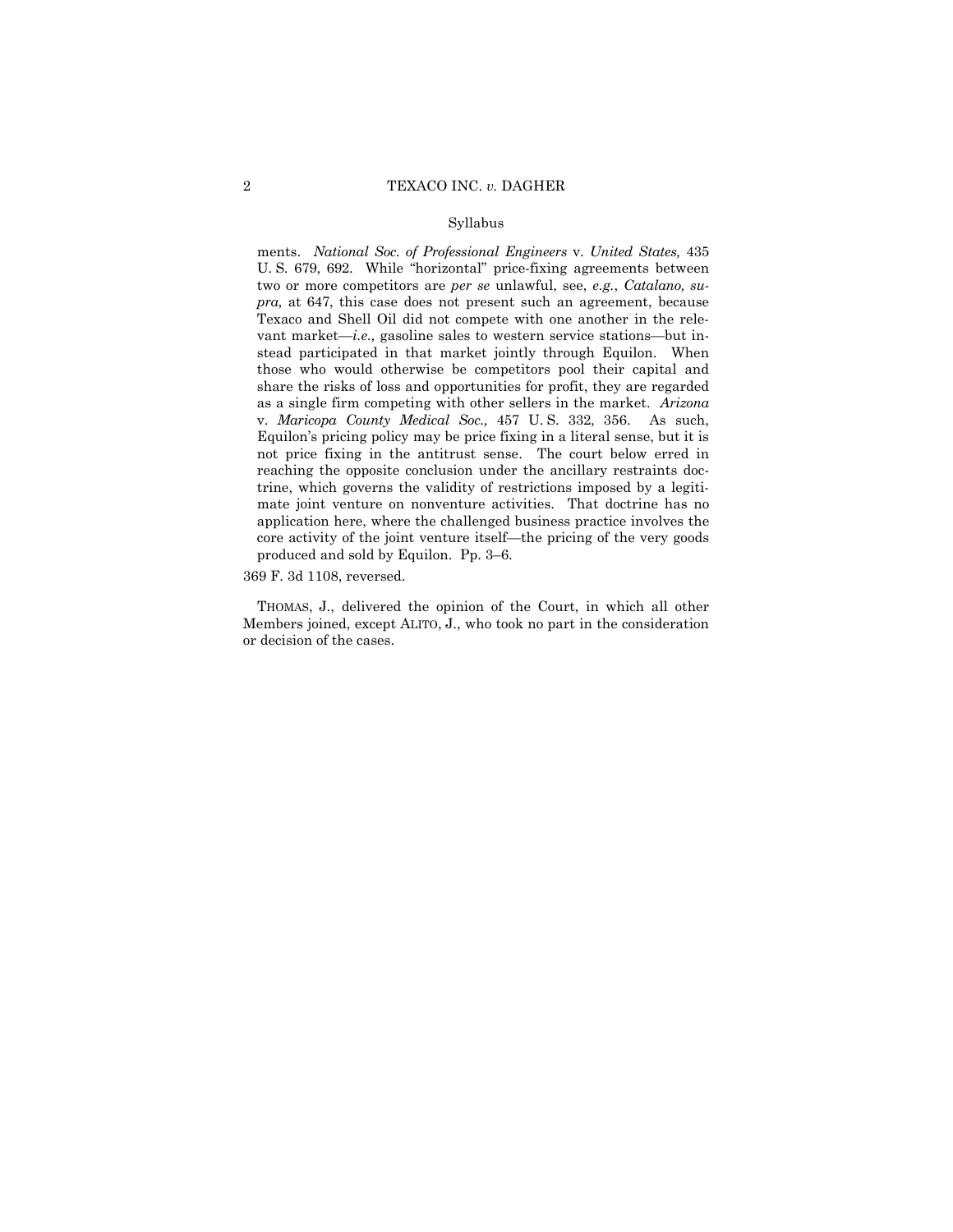NOTICE: This opinion is subject to formal revision before publication in the preliminary print of the United States Reports. Readers are requested to notify the Reporter of Decisions, Supreme Court of the United States, Washington, D. C. 20543, of any typographical or other formal errors, in order that corrections may be made before the preliminary print goes to press.

# $\frac{1}{2}$  ,  $\frac{1}{2}$  ,  $\frac{1}{2}$  ,  $\frac{1}{2}$  ,  $\frac{1}{2}$  ,  $\frac{1}{2}$  ,  $\frac{1}{2}$ **SUPREME COURT OF THE UNITED STATES**

# $\mathcal{L}=\mathcal{L}$ Nos. 04–805 and 04–814

# TEXACO INC., PETITIONER 04–805 *v.*  FOUAD N. DAGHER ET AL.

# SHELL OIL COMPANY, PETITIONER 04–814 *v.*

# FOUAD N. DAGHER ET AL.

# ON WRITS OF CERTIORARI TO THE UNITED STATES COURT OF APPEALS FOR THE NINTH CIRCUIT

# [February 28, 2006]

JUSTICE THOMAS delivered the opinion of the Court.

From 1998 until 2002, petitioners Texaco Inc. and Shell Oil Co. collaborated in a joint venture, Equilon Enterprises, to refine and sell gasoline in the western United States under the original Texaco and Shell Oil brand names. Respondents, a class of Texaco and Shell Oil service station owners, allege that petitioners engaged in unlawful price fixing when Equilon set a single price for both Texaco and Shell Oil brand gasoline. We granted certiorari to determine whether it is *per se* illegal under §1 of the Sherman Act, 15 U. S. C. §1, for a lawful, economically integrated joint venture to set the prices at which the joint venture sells its products. We conclude that it is not, and accordingly we reverse the contrary judgment of the Court of Appeals.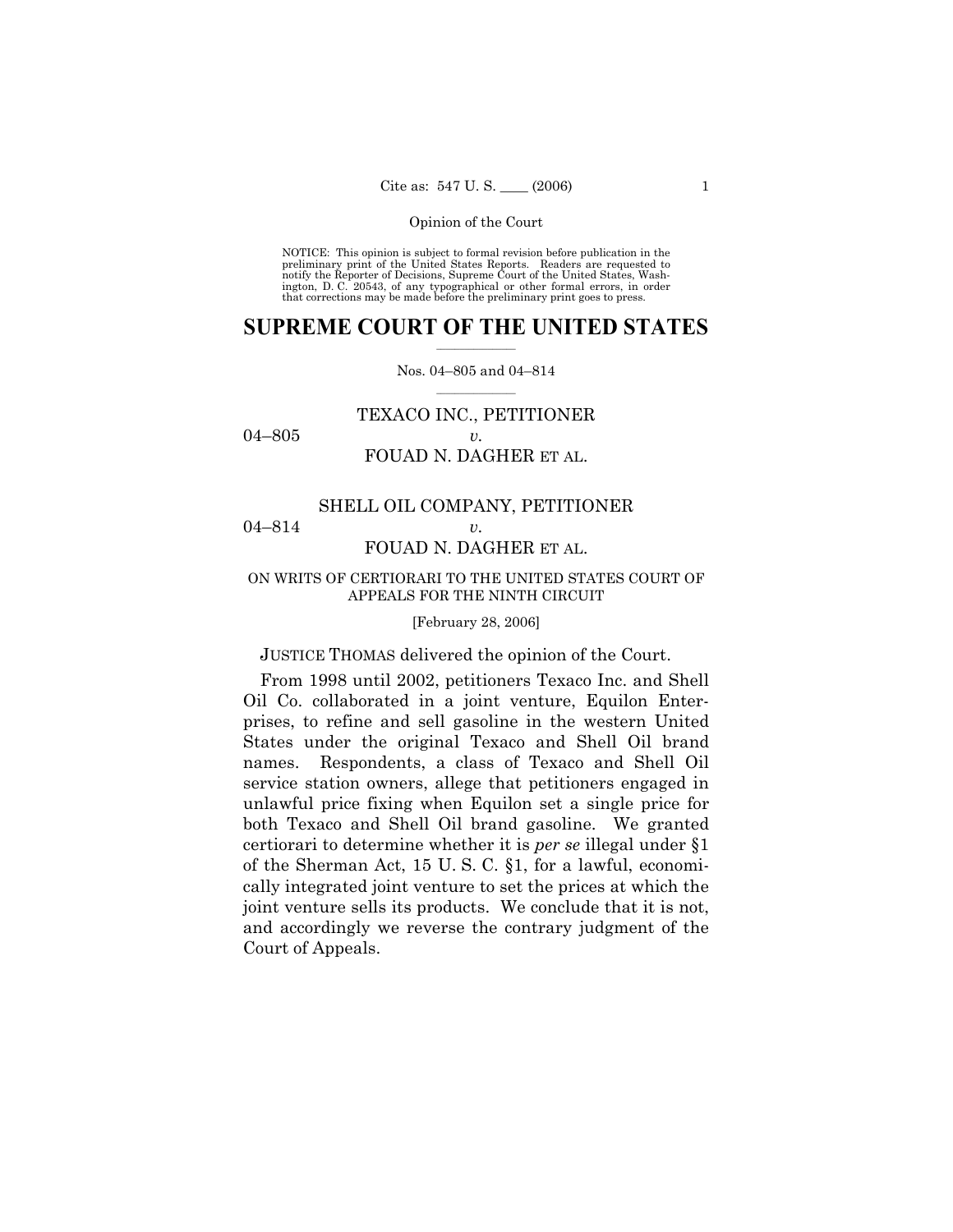I

Historically, Texaco and Shell Oil have competed with one another in the national and international oil and gasoline markets. Their business activities include refining crude oil into gasoline, as well as marketing gasoline to downstream purchasers, such as the service stations represented in respondents' class action.

In 1998, Texaco and Shell Oil formed a joint venture, Equilon, to consolidate their operations in the western United States, thereby ending competition between the two companies in the domestic refining and marketing of gasoline. Under the joint venture agreement, Texaco and Shell Oil agreed to pool their resources and share the risks of and profits from Equilon's activities. Equilon's board of directors would comprise representatives of Texaco and Shell Oil, and Equilon gasoline would be sold to downstream purchasers under the original Texaco and Shell Oil brand names. The formation of Equilon was approved by consent decree, subject to certain divestments and other modifications, by the Federal Trade Commission, see *In re Shell Oil Co.*, 125 F. T. C. 769 (1998), as well as by the state attorneys general of California, Hawaii, Oregon, and Washington. Notably, the decrees imposed no restrictions on the pricing of Equilon gasoline.

After the joint venture began to operate, respondents brought suit in district court, alleging that, by unifying gasoline prices under the two brands, petitioners had violated the *per se* rule against price fixing that this Court has long recognized under §1 of the Sherman Act, ch. 647, 26 Stat. 209, as amended, 15 U. S. C. §1. See, *e.g.*, *Catalano, Inc.* v. *Target Sales, Inc.,* 446 U. S. 643, 647 (1980) *(per curiam)*. The District Court awarded summary judgment to Texaco and Shell Oil. It determined that the rule of reason, rather than a *per se* rule or the quick look doctrine, governs respondents' claim, and that, by eschewing rule of reason analysis, respondents had failed to raise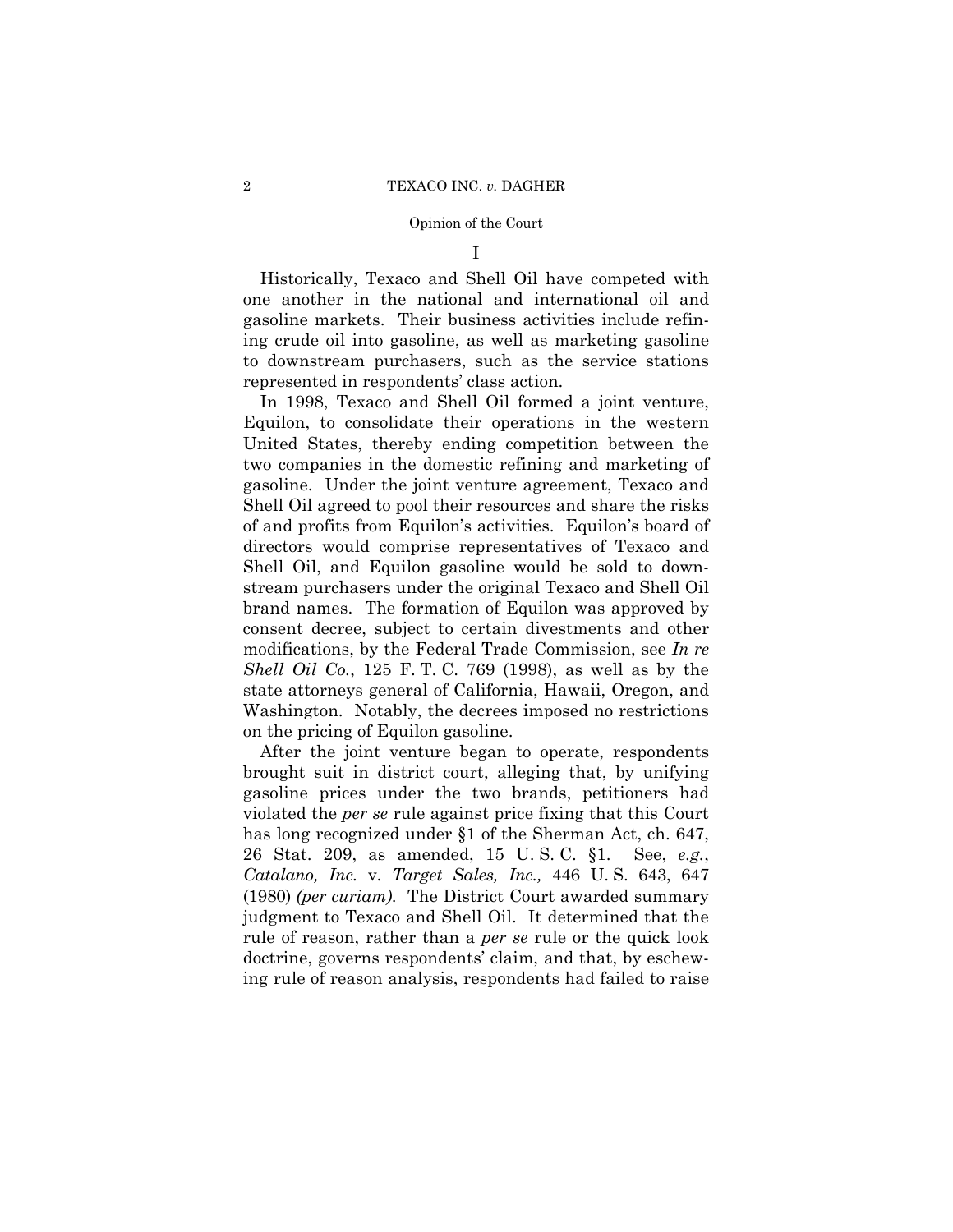a triable issue of fact. The Ninth Circuit reversed, characterizing petitioners' position as a request for an "exception to the *per se* prohibition on price fixing," and rejecting that request. *Dagher* v. *Saudi Refining, Inc.,* 369 F. 3d 1108, 1116 (2004). We consolidated Texaco's and Shell Oil's separate petitions and granted certiorari to determine the extent to which the *per se* rule against price fixing applies to an important and increasingly popular form of business organization, the joint venture. 545 U. S. \_\_\_ (2005).

II

Section 1 of the Sherman Act prohibits "[e]very contract, combination in the form of trust or otherwise, or conspiracy, in restraint of trade or commerce among the several States." 15 U. S. C. §1. This Court has not taken a literal approach to this language, however. See, *e.g.*, *State Oil Co.* v. *Khan,* 522 U. S. 3, 10 (1997) ("[T]his Court has long recognized that Congress intended to outlaw only *unreasonable* restraints" (emphasis added)). Instead, this Court presumptively applies rule of reason analysis, under which antitrust plaintiffs must demonstrate that a particular contract or combination is in fact unreasonable and anticompetitive before it will be found unlawful. See, *e.g.*, *id.*, at 10–19 (concluding that vertical price-fixing arrangements are subject to the rule of reason, not *per se* liability). *Per se* liability is reserved for only those agreements that are "so plainly anticompetitive that no elaborate study of the industry is needed to establish their illegality." *National Soc. of Professional Engineers* v. *United States,* 435 U. S. 679, 692 (1978). Accordingly, "we have expressed reluctance to adopt *per se* rules . . . 'where the economic impact of certain practices is not immediately obvious." *State Oil, supra,* at 10 (quoting *FTC* v. *Indiana Federation of Dentists,* 476 U. S. 447, 458–459 (1986)).

Price-fixing agreements between two or more competi-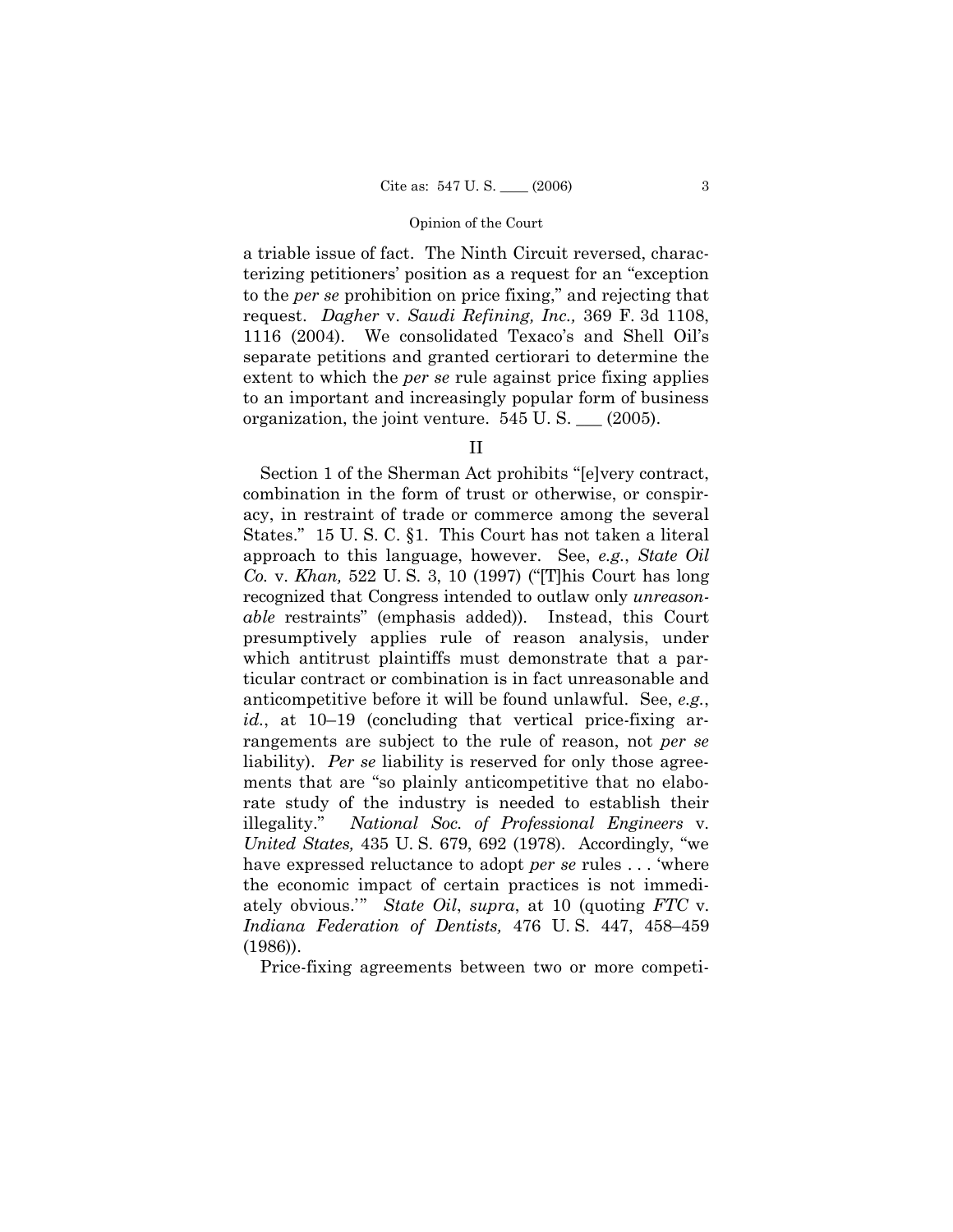# 4 TEXACO INC. *v.* DAGHER

# Opinion of the Court

tors, otherwise known as horizontal price-fixing agreements, fall into the category of arrangements that are *per se* unlawful. See, *e.g.*, *Catalano, supra,* at 647. These cases do not present such an agreement, however, because Texaco and Shell Oil did not compete with one another in the relevant market—namely, the sale of gasoline to service stations in the western United States—but instead participated in that market jointly through their investments in Equilon.<sup>1</sup> In other words, the pricing policy challenged here amounts to little more than price setting by a single entity—albeit within the context of a joint venture—and not a pricing agreement between competing entities with respect to their competing products. Throughout Equilon's existence, Texaco and Shell Oil shared in the profits of Equilon's activities in their role as investors, not competitors. When "persons who would otherwise be competitors pool their capital and share the risks of loss as well as the opportunities for profit . . . such joint ventures [are] regarded as a single firm competing with other sellers in the market." *Arizona* v. *Maricopa County Medical Soc.*, 457 U. S. 332, 356 (1982). As such, though Equilon's pricing policy may be price fixing in a literal sense, it is not price fixing in the antitrust sense. See *Broadcast Music, Inc.* v. *Columbia Broadcasting Sys-*

——————

<sup>1</sup>We presume for purposes of these cases that Equilon is a lawful joint venture. Its formation has been approved by federal and state regulators, and there is no contention here that it is a sham. As the court below noted: "There is a voluminous record documenting the economic justifications for creating the joint ventures. [T]he defendants concluded that numerous synergies and cost efficiencies would result" by creating Equilon as well as a parallel venture, Motiva Enterprises, in the eastern United States, and "that nationwide there would be up to \$800 million in cost savings annually." 369 F. 3d 1108, 1111 (CA9 2004). Had respondents challenged Equilon itself, they would have been required to show that its creation was anticompetitive under the rule of reason. See *Copperweld Corp.* v. *Independence Tube Corp.,* 467 U. S. 752, 768 (1984).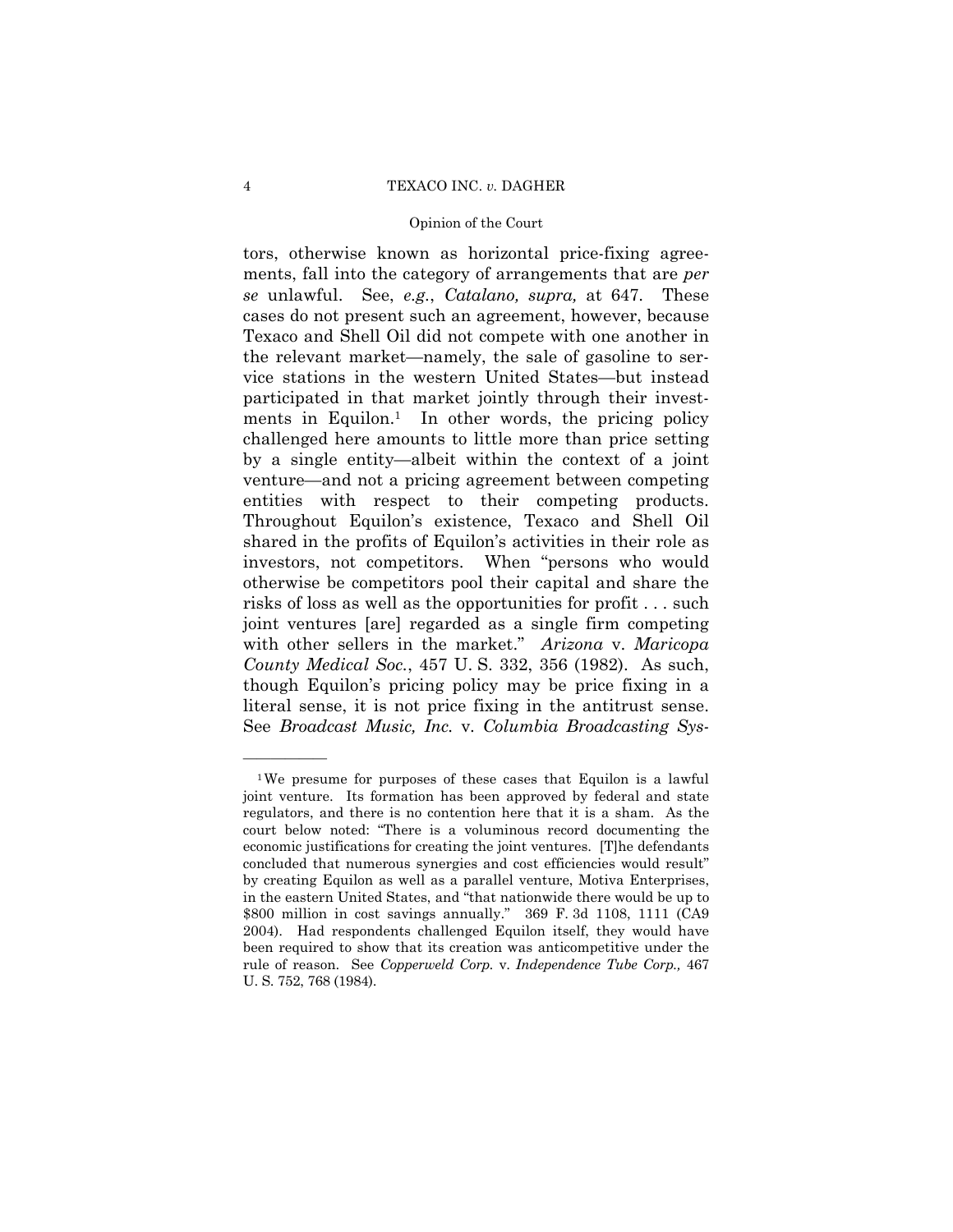*tem, Inc.,* 441 U. S. 1, 9 (1979) ("When two partners set the price of their goods or services they are literally 'price fixing,' but they are not *per se* in violation of the Sherman Act").

This conclusion is confirmed by respondents' apparent concession that there would be no *per se* liability had Equilon simply chosen to sell its gasoline under a single brand. See Tr. of Oral Arg. 34. We see no reason to treat Equilon differently just because it chose to sell gasoline under two distinct brands at a single price. As a single entity, a joint venture, like any other firm, must have the discretion to determine the prices of the products that it sells, including the discretion to sell a product under two different brands at a single, unified price. If Equilon's price unification policy is anticompetitive, then respondents should have challenged it pursuant to the rule of reason.2 But it would be inconsistent with this Court's antitrust precedents to condemn the internal pricing decisions of a legitimate joint venture as *per se* unlawful.3

The court below reached the opposite conclusion by invoking the ancillary restraints doctrine. 369 F. 3d, at 1118–1124. That doctrine governs the validity of restrictions imposed by a legitimate business collaboration, such as a business association or joint venture, on nonventure activities. See, *e.g.*, *National Collegiate Athletic Assn.* v. *Board of Regents of Univ. of Okla.*, 468 U. S. 85, 113–115

——————

<sup>2</sup>Respondents have not put forth a rule of reason claim. 369 F. 3d, at 1113. Accordingly, we need not address petitioners' alternative argument that §1 of the Sherman Act is inapplicable to joint ventures.<br><sup>3</sup>Respondents alternatively contend that petitioners should be held

liable under the quick look doctrine. To be sure, we have applied the quick look doctrine to business activities that are so plainly anticompetitive that courts need undertake only a cursory examination before imposing antitrust liability. See *California Dental Assn.* v. *FTC,* 526 U. S. 756, 770 (1999). But for the same reasons that *per se* liability is unwarranted here, we conclude that petitioners cannot be held liable under the quick look doctrine.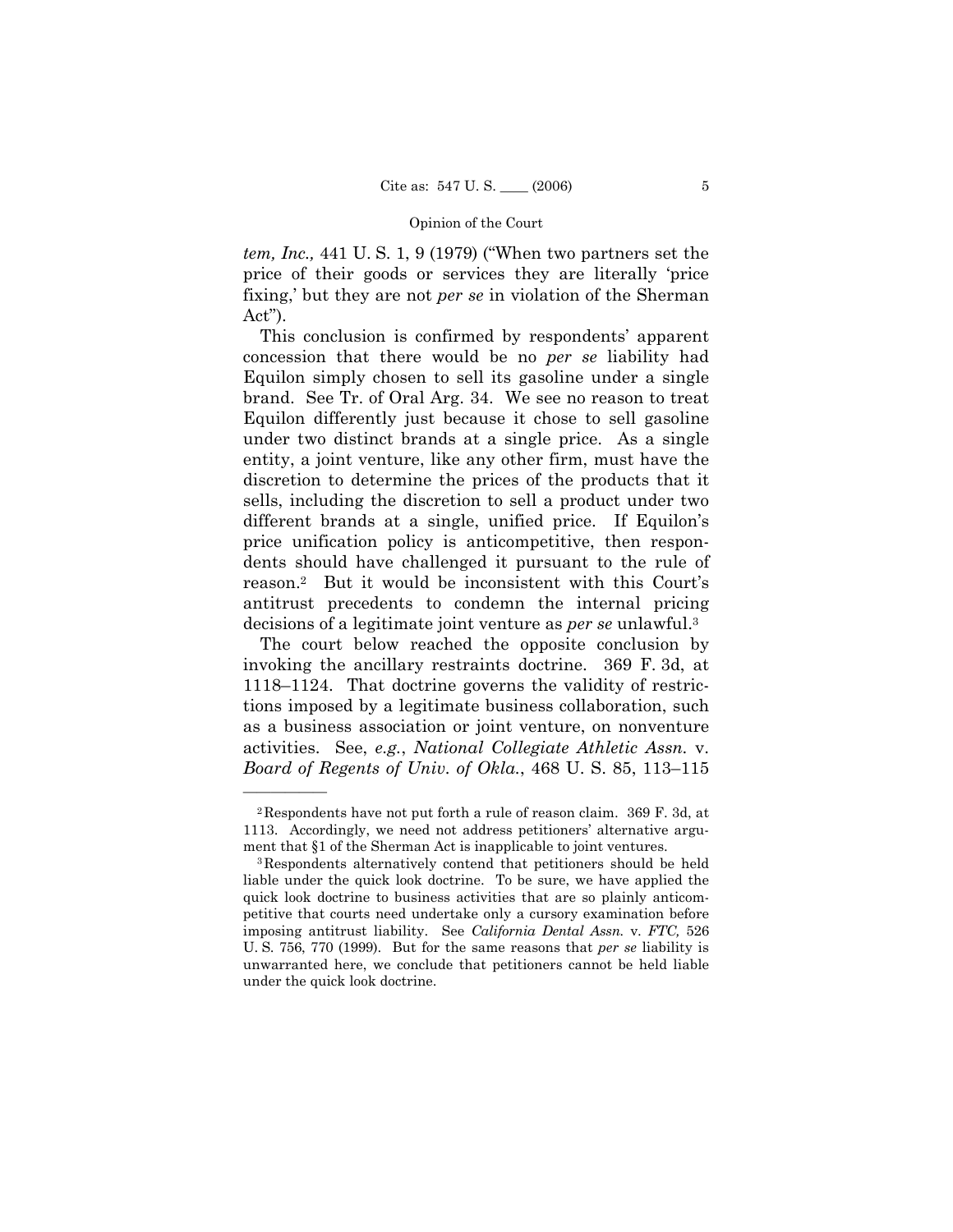# 6 TEXACO INC. *v.* DAGHER

# Opinion of the Court

(1984); *Citizen Publishing Co.* v. *United States*, 394 U. S. 131, 135–136 (1969). Under the doctrine, courts must determine whether the nonventure restriction is a naked restraint on trade, and thus invalid, or one that is ancillary to the legitimate and competitive purposes of the business association, and thus valid. We agree with petitioners that the ancillary restraints doctrine has no application here, where the business practice being challenged involves the core activity of the joint venture itself namely, the pricing of the very goods produced and sold by Equilon. And even if we were to invoke the doctrine in these cases, Equilon's pricing policy is clearly ancillary to the sale of its own products. Judge Fernandez, dissenting from the ruling of the court below, put it well:

"In this case, nothing more radical is afoot than the fact that an entity, which now owns all of the production, transportation, research, storage, sales and distribution facilities for engaging in the gasoline business, also prices its own products. It decided to price them the same, as any other entity could. What could be more integral to the running of a business than setting a price for its goods and services?" 369 F. 3d, at 1127.

See also *Broadcast Music, supra*, at 23 ("Joint ventures and other cooperative arrangements are . . . not usually unlawful, at least not as price-fixing schemes, where the agreement on price is necessary to market the product at all").

\* \* \*

Because the pricing decisions of a legitimate joint venture do not fall within the narrow category of activity that is *per se* unlawful under §1 of the Sherman Act, respondents' antitrust claim cannot prevail. Accordingly, the judgment of the Court of Appeals is reversed.